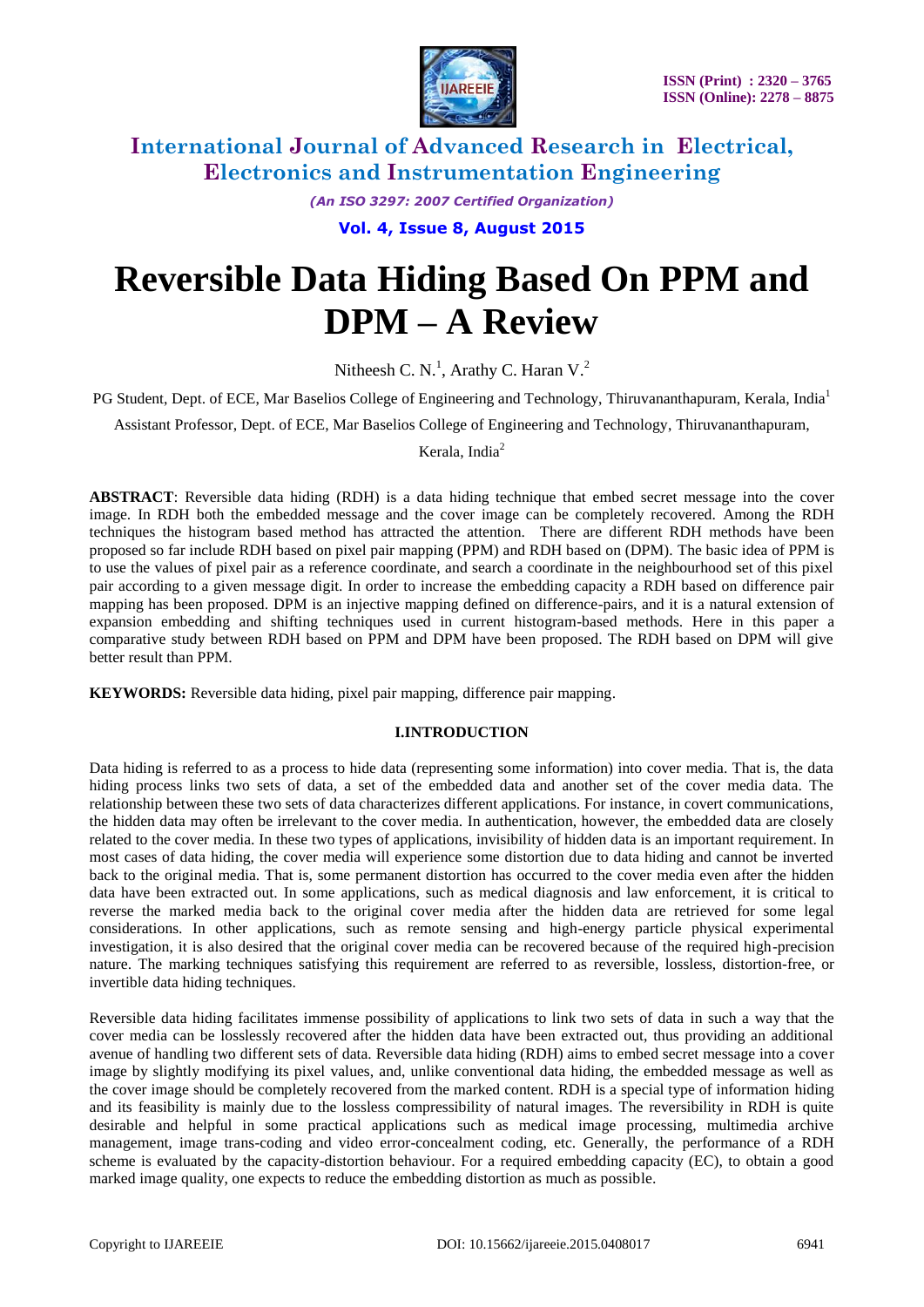

#### *(An ISO 3297: 2007 Certified Organization)*

### **Vol. 4, Issue 8, August 2015**

There are many RDH methods proposed so far, e.g., the RDH methods based on lossless compression [7]–[9], difference expansion [10]–[13], histogram modification [14]–[17], prediction-error expansion [18]–[23], and integer transform [24]–[28], etc. Among them, the histogram-based ones have attracted much attention. The histogram-based methods modify the histogram in such a way that certain bins are shifted to create vacant space while some other bins are utilized to carry data by filling the vacant space. This type of methods can well control the embedding distortion and provide a sufficient EC. Lee et al. 's method can be implemented by modifying the two-dimensional pixelintensity-histogram according to injective mapping defined on pixel pairs which is known as Pixel-Pair Mapping (PPM). Pixel Pair Mapping (PPM) is an injective mapping defined on pixel pairs. Lee et al.'s method of difference expansion is implemented by modifying the two-dimensional pixel intensity- histogram according to a Pixel Pair Mapping (PPM). Pixel Pair Mapping (PPM) which is the modified version of existing Lee method groups two columns of pixel values along both the direction (forward and backward) and creates redundant space for the data to be embedded. Data embedding and extraction procedure takes place along both the direction. The difference image is produced by grouping two columns of pixel values in both the direction. Traversing in both directions creates more redundant space for data embedding than Lee method.

For the difference-pair-mapping(DPM) method, by considering a pixel-pair and its context, a local image region is projected to a two-dimensional space to obtain a sequence consisting of difference-pairs. Then, a two-dimensional difference-histogram is generated by counting the difference-pairs. Finally, reversible data embedding is implemented according to a specifically designed difference-pair-mapping (DPM). Here, the DPM is an injective mapping defined on difference-pairs, and it is a natural extension of expansion embedding and shifting techniques used in current histogram-based methods. By using the two-dimensional difference-histogram and this specific DPM, compared with the conventional one-dimensional histogram based methods, more pixels are used for carrying data while the number of shifted pixels is reduced as well, and thus an improved embedding performance is achieved.

#### **II.PIXEL PAIR MAPPING**

Lee et al. [15] proposed a difference-histogram based RDH method. The existing Lee method of difference expansion, groups two columns of pixel values in a cover image forming a pixel pair which is then used to create a difference image for the purpose of data embedding. Data embedding and Data extraction procedure takes place in a single direction and Lee method utilized difference histogram to create difference image. Based on the pixel values of the difference image the data is embedded into the image and the marked image is created. The pixel values of the marked image are then used to extract the embedded data and marked values of the difference image are used to recover the original image.

Pixel Pair Mapping (PPM) is an injective mapping defined on pixel pairs. Lee et al.'s [15] method of difference expansion is implemented by modifying the two-dimensional pixel intensity- histogram according to a Pixel Pair Mapping (PPM). Pixel Pair Mapping (PPM) which is the modified version of existing Lee method groups two columns of pixel values along both the direction (forward and backward) and creates redundant space for the data to be embedded. Data embedding and extraction procedure takes place along both the direction. The difference image is produced by grouping two columns of pixel values in both the direction. Traversing in both directions creates more redundant space for data embedding than Lee method.

The Lee *et al.*'s [15] embedding procedure can be demonstrated by a PPM shown in fig. 1, in which a subset of  $Z^2$  is divided into two disjointed parts as black points and blue points, each black point is mapped to a blue one (indicated by a green arrow) and each blue point is mapped to another blue point. Here, each point represents the value of a pixelpair, and the black points are used for expansion embedding while the blue ones for shifting.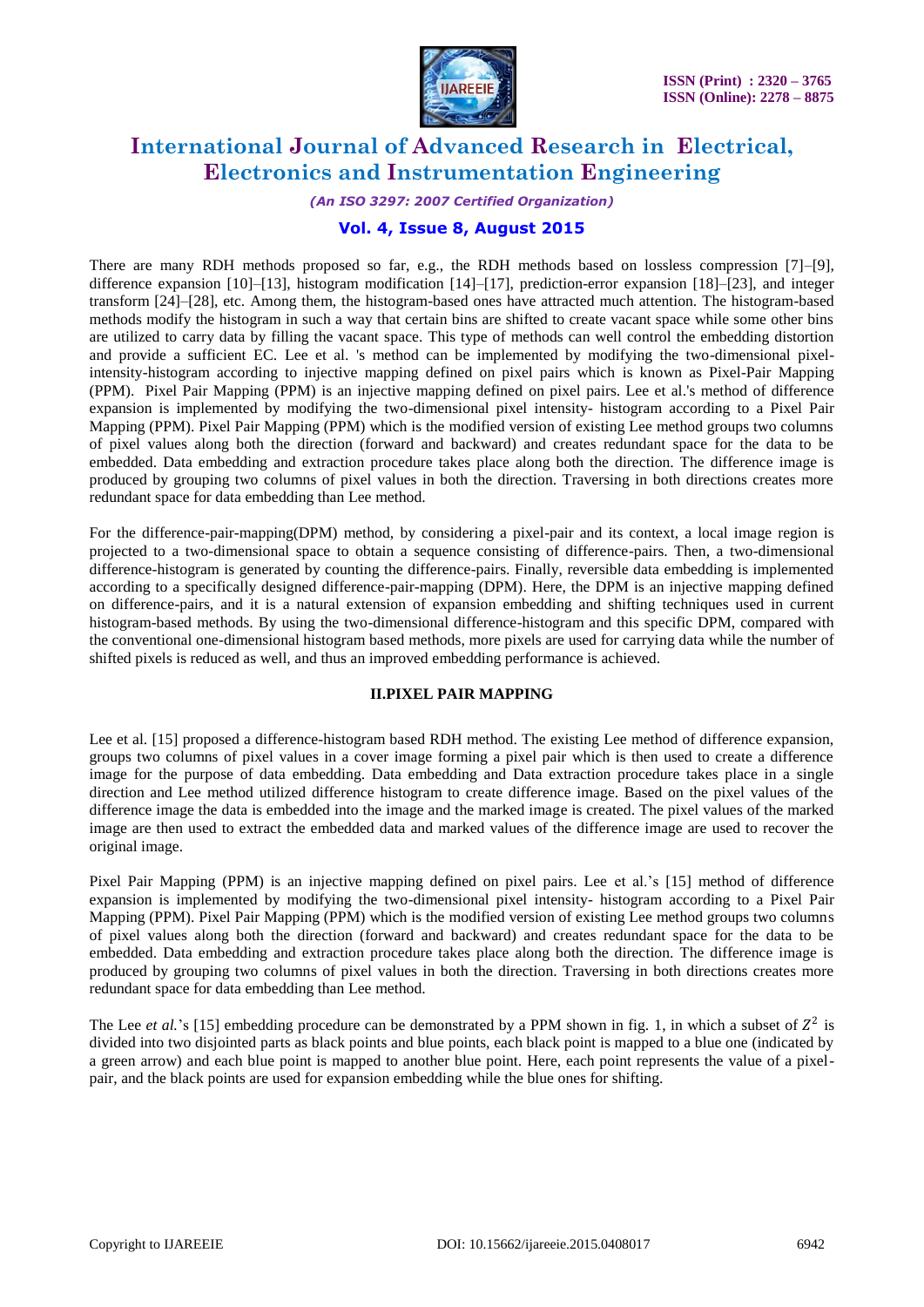



Fig. 1: PPM for illustrating data embedding procedure for *Lee et al.'s method*

According to this PPM, for a cover pixel-pair  $(x, y)$ , its marked value can be determined in the following way:

- 1. if  $y x = 0$  (i.e.,  $(x, y)$  is a red point), the marked pixel pair is taken as  $(x, y)$  itself.
- 2. if  $y x = 1$  or  $y x = -1$  (i.e.,  $(x, y)$  is a black point).
	- a. if the to-be-embedded data bit  $b = 0$ , the marked pixel-pair is taken as  $(x, y)$  itself.
	- b. if the to-be-embedded data bit  $b = 1$ , the marked pixel-pair is taken as its associate blue point.
- 3. if  $y x > 1$  or  $y x < -1$  (i.e.,  $(x, y)$  is a blue point), the marked pixel-pair is taken as its associate blue point.

The corresponding data extraction and image restoration process can also be demonstrated according to the PPM since it is an injection, i.e., each point has at most one inverse. The trivial description is omitted. From the PPM viewpoint, Lee *et al.*'s[15] difference-histogram based method is actually implemented by modifying the two-dimensional pixelintensity-histogram. Lee *et al.*'s method only modifies the second pixel of the pair. Thus two modification directions, up and down, are allowed in data embedding.

This is to say, in PPM, a point  $(x, y)$  can be either mapped to its upper neighbour  $(x, y + 1)$  or lower neighbor( $x, y -$ 1) Actually, one can also modify the first pixel without introducing additional distortion resulting in modification directions left and right. In this way, the associate mapped point of  $(x, y)$  has four choices:  $(x - 1, y)$ ,  $(x + 1, y)$ ,  $(x, y - 1)$  or  $(x, y + 1)$  (see fig. 2).

$$
(x-1, y) \leftarrow (x, y) \rightarrow (x+1, y)
$$
\n
$$
(x, y) \rightarrow (x+1, y)
$$
\n
$$
(x, y-1)
$$

Fig. 2: Four modification direction of the pixel pair  $(x, y)$ .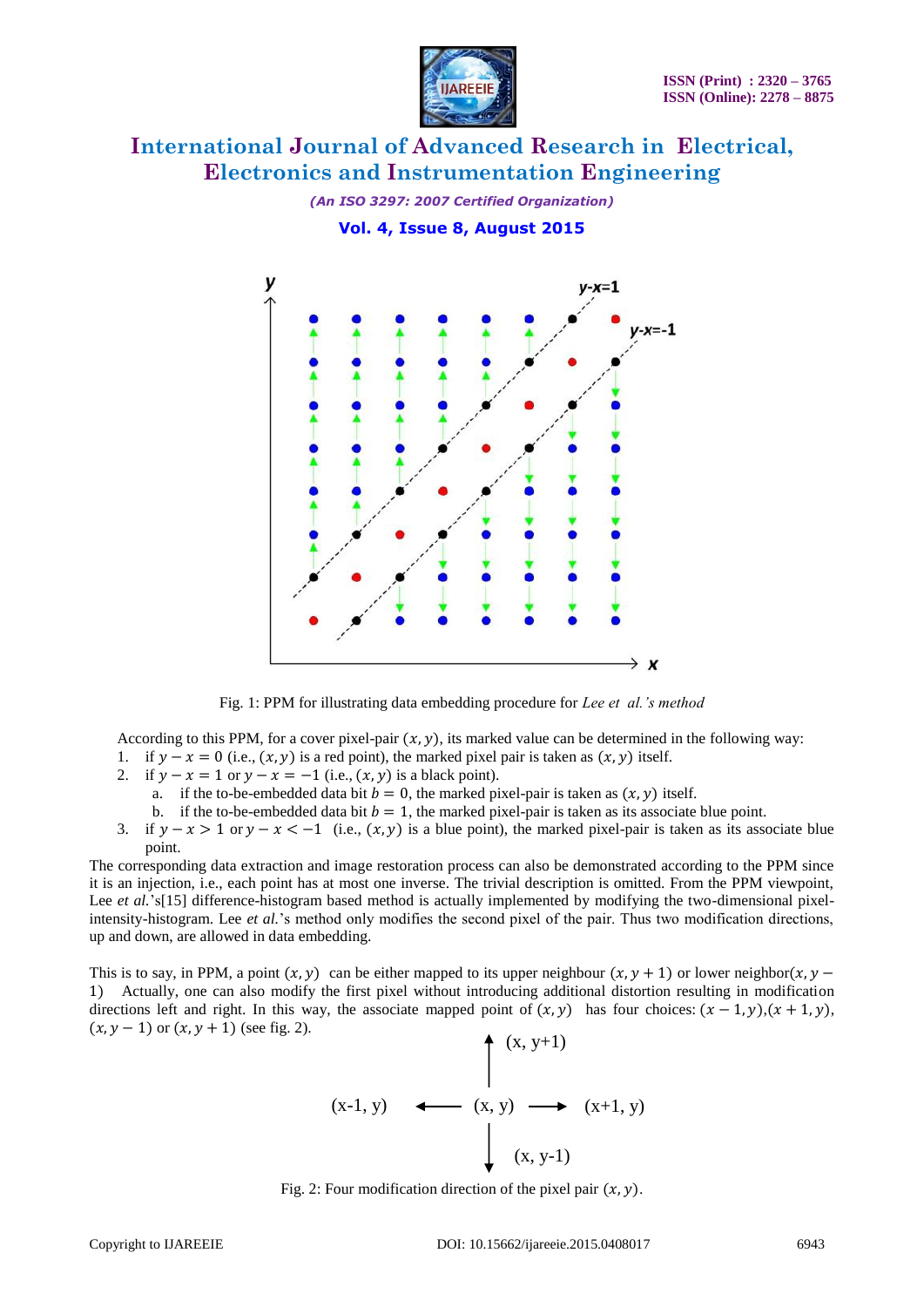





Fig. 3: Modified PPM for illustrating data embedding procedure for *Lee et al.'s method*

The modified PPM method involves combination of existing PPM method and the modified Lee method of grouping any number of columns thereby creating more redundant space along both the directions (forward and backward). The number of columns to be grouped is made to be user defined. The pixel pair formed by grouping any number of columns is always one less than the number of columns grouped.

The modified Lee method of grouping any number of columns is carried out in forward direction and the existing PPM method of grouping two columns is carried out in backward direction (as shown in fig. 3). Data embedding and Data extraction process takes place along both the direction. The redundant space for the purpose of data embedding created by the proposed method is more when compared with the existing methods. Modified PPM method produced better embedding performance (hiding capacity) than PPM method.

### **III.DIFFERENCE PAIR MAPPING**

Difference Pair Mapping (DPM) is an injective method utilizing the values of difference pairs. DPM method implemented along both the directions (forward and backward) is an extended version of DPM. In bidirectional DPM the difference values for pixels is obtained by making use of the prediction values of pixel-pairs. The prediction values are obtained along both the direction. Consider a pixel-pair  $(x, y)$ , [1] in forward direction the prediction value of y is used for computing the difference value and in reverse direction the prediction value of x is used for computing the difference value. By utilizing the prediction values and the arbitrary threshold value, DPM method along both the direction (forward and backward) aims to increase the embedding performance. In order to compute the prediction value of x, the Gradient-Adjusted-Prediction (GAP) is used for an accurate estimation which is used in adaptive embedding technique. Since most of the medical images contain darker areas more than lighter areas, the space for embedding the data is usually is less in medical images. By making use of the prediction values the DPM method along both the direction selects smooth pixels for the purpose of data embedding. The DPM technique carried out in both forward and reverse direction which produces better embedding performance (Hiding capacity) than forward direction. The prediction values computed along both the direction makes the embedding process secure by making the data to be known only for the intended receiver. For each pixel-pair (x , y), the prediction of x to get z is computed using GAP predictor. For a pixel-pair $(x, y)$ , the two difference values  $d_1 = x - y$  and  $d_2 = y - z$  are computed to form a twodimensional difference-histogram of  $(d_1, d_2)$ , where z is a prediction of y shown in equation 1.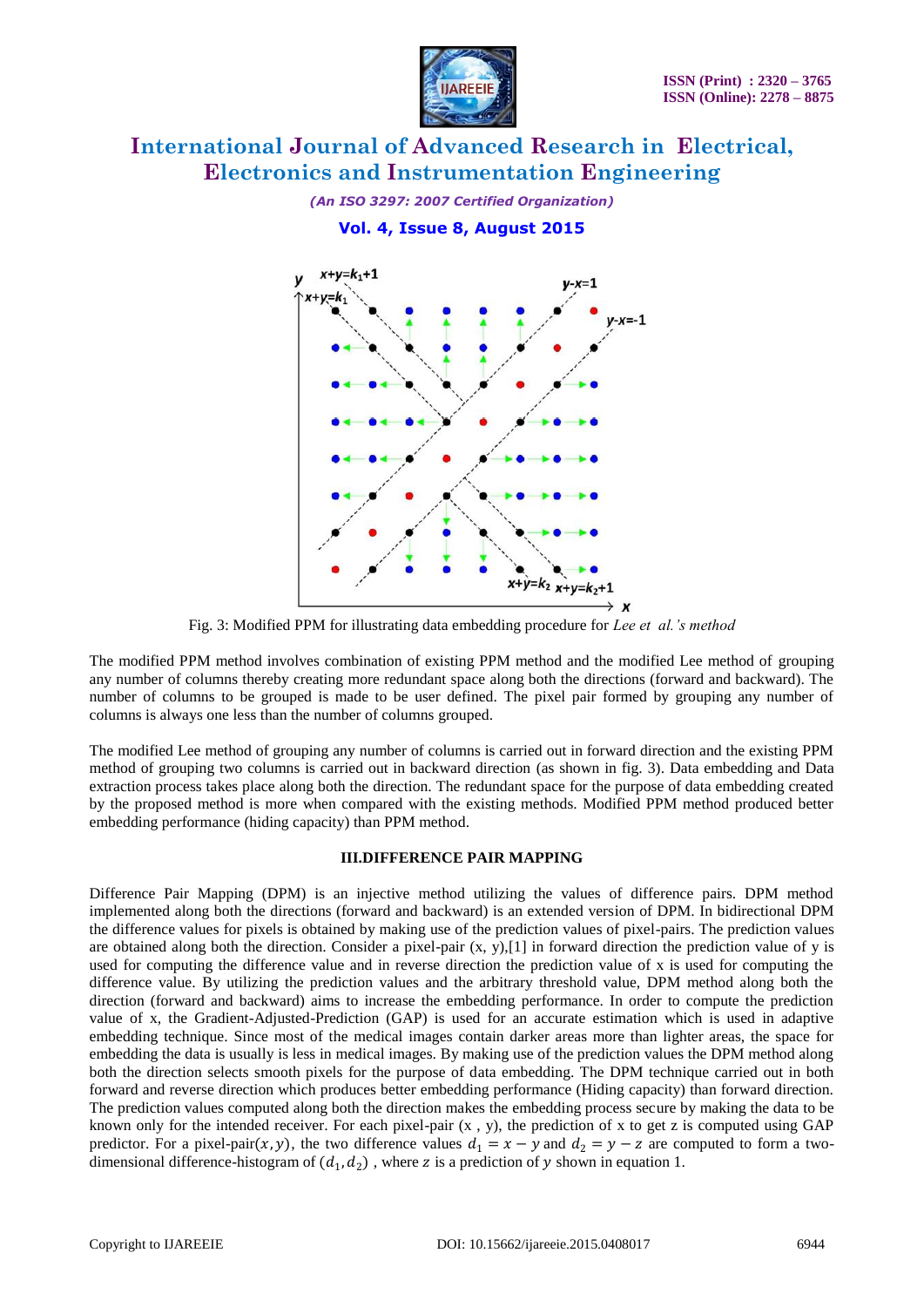

*(An ISO 3297: 2007 Certified Organization)*

### **Vol. 4, Issue 8, August 2015**

$$
z = \begin{cases} v_1, & if dv - dh > 80 \\ \frac{v_1 + u}{2}, & if dv - dh \in (32,80] \\ \frac{v_1 + 3u}{4}, & if dv - dh \in (8,32] \\ u, & if dv - dv \in [-8,8] \\ \frac{v_4 + 3u}{4}, & if dv - dh \in [-32,8) \\ \frac{v_4 + u}{2}, & if dv - dh \in [-80, -32] \\ v_4, & if dv - dh < -80 \end{cases}
$$
(1)

Inspired by the aforementioned new PPM, either x or y is modified by 1. In this situation, since  $(x, y)$  has four modification directions, the difference-pair  $(d_1, d_2)$  also has four modification directions:  $(d_1 - 1, d_2)$ ,  $(d_1 + 1, d_2)$ ,  $(d_1 + 1, d_2 - 1)$  or  $(d_1 - 1, d_2 + 1)$  (see Fig. 4). For example, by modifying y to  $y + 1$ , the modification direction to  $(x, y)$  is "up" and the corresponding modification direction to  $(d_1, d_2)$  is "upper-left", since  $d_1$  changes to  $d_1 - 1$  and  $d_2$  changes to  $d_2 + 1$ . Based on these four modification directions, a new RDH scheme is introduced by designing a DPM.



Fig. 4: The modification direction of the difference pair  $(d_1, d_2)$ .

#### **IV.TWO DIMENSIONL DIFFERENCE HISTOGRAM**

In two-dimensional difference histogram, by considering a pixel-pair and its context, a local image region is projected to a two-dimensional space to obtain a sequence consisting of difference-pairs. Then, a two-dimensional differencehistogram is generated by counting the difference-pairs. For a pixel-pair  $(x, y)$ , two difference values  $d_1 = x - y$  and  $d_2 = y - z$  are computed to form a two-dimensional difference-histogram of  $(d_1, d_2)$ , where z is a prediction of  $\gamma$  from equation (1). Using this pair a histogram is plotted, it is called two dimensional difference histogram.

Here difference pair  $(d_1, d_2)$  because of taking the pair  $(d_1, d_2)$  for the plot of histogram, which is the difference between the pixels. In this method, by considering a pixel-pair and its context, a local image region is projected to a two-dimensional space to obtain a sequence consisting of difference-pairs. Then, a two-dimensional differencehistogram is generated by counting the difference-pairs. Finally, reversible data embedding is implemented according to a specifically designed difference-pair-mapping (DPM). Here, the DPM is an injective mapping defined on difference-pairs, and it is a natural extension of expansion embedding and shifting techniques used in current histogram-based methods. By using the two-dimensional difference-histogram and this specific DPM, compared with the conventional one-dimensional histogram based methods, more pixels are used for carrying data while the number of shifted pixels is reduced as well, and thus an improved embedding performance is achieved. In addition, inspired by the embedding-position-selection techniques introduced in previous works, a pixel-pair-selection strategy is adopted in this method to priorly use the pixel-pairs located in smooth image regions to embed data. This may further enhance the embedding performance.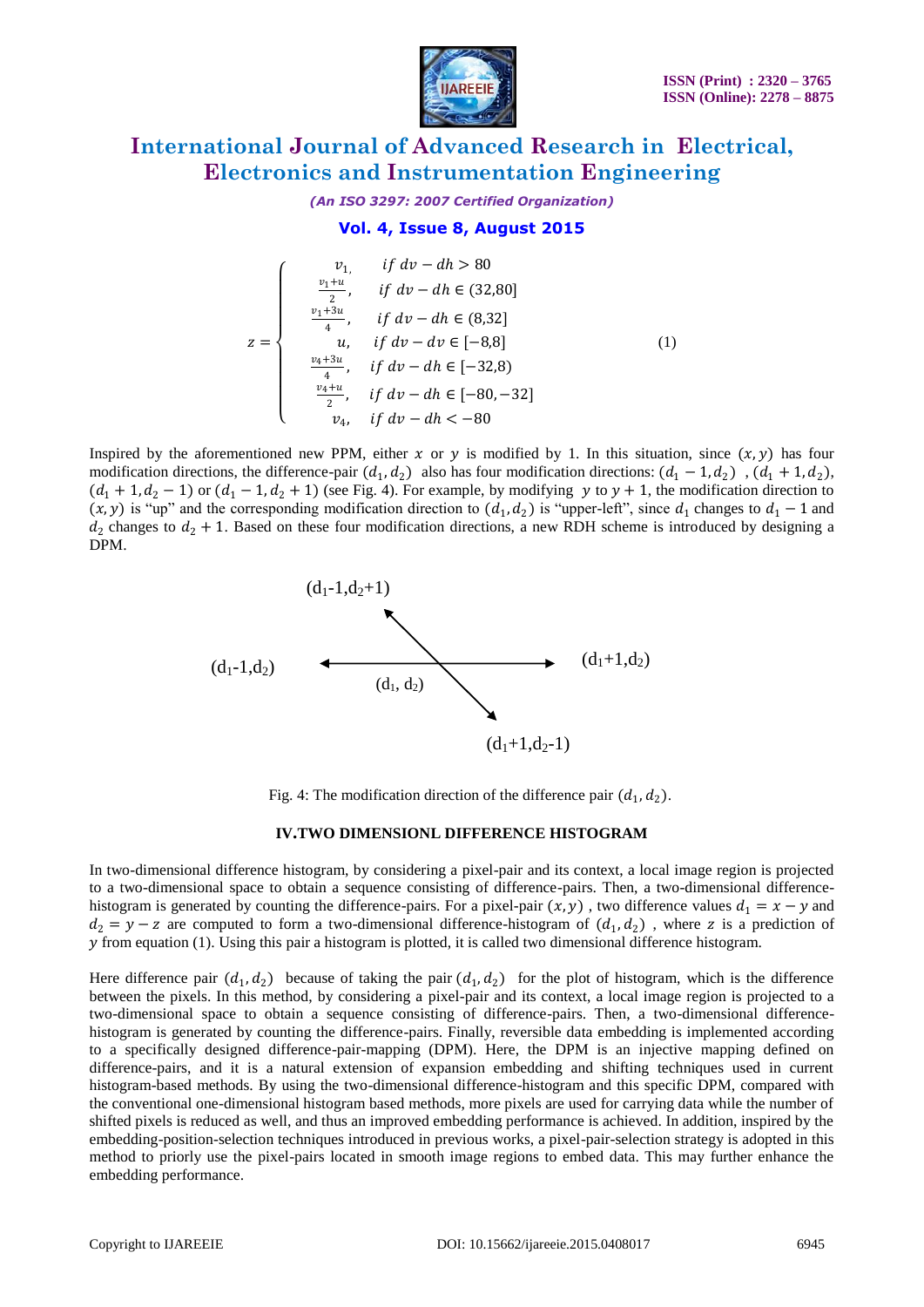

*(An ISO 3297: 2007 Certified Organization)*

### **Vol. 4, Issue 8, August 2015**

#### **V .GRADIENT ADJUSTED PREDICTION (GAP)**

GAP is a simple, adaptive, non-linear predictor that can adapt itself to the intensity gradients near the predicted pixel [24]. Hence it is more robust than the traditional DPCM like linear predictors, particularly in areas of strong edges. GAP differs from the existing linear predictors in that it weights the neighbouring pixels of  $(x, y)$  according to the estimated gradient of the image. In GAP the gradient of the intensity function at the current pixel  $(x, y)$  is estimated by computing the following quantities:

$$
dv = |v_1 - v_5| + |v_3 - v_7| + |v_4 - v_8|
$$
  
\n
$$
dh = |v_1 - v_2| + |v_3 - v_4| + |v_4 - v_5|
$$
\n(2)

And

$$
u = \frac{(v_1 + v_4)}{2} + \frac{(v_3 - v_5)}{4}
$$

Where  $\{v_1, \ldots, v_5, v_7, v_8\}$  are neighbouring pixels of  $(x, y)$  (see in fig: 5)

|     |            | $+1$                            | $+2$        | $+3$                               |
|-----|------------|---------------------------------|-------------|------------------------------------|
|     |            |                                 | $v_{1}$     | v <sub>2</sub>                     |
| i+1 | $v_{2}$    | $v_{\scriptscriptstyle\Lambda}$ | $v_{\rm r}$ | $v_{\scriptscriptstyle\mathsf{G}}$ |
| i+2 | $v_{\tau}$ | $v_{\rm o}$                     | $v_{\rm o}$ | $v_{10}$                           |

Fig. 5: Pixel block for the GAP predictor for  $\gamma$ .

The prediction of the pixel  $y$  in the pixel pair  $(x, y)$  is done using equation (4)

$$
z = \begin{cases}\n v_1, & \text{if } dv - dh > 80 \\
\frac{v_1 + u}{2}, & \text{if } dv - dh \in (32,80] \\
\frac{v_1 + 3u}{4}, & \text{if } dv - dh \in (8,32] \\
u, & \text{if } dv - dv \in [-8,8] \\
\frac{v_4 + 3u}{4}, & \text{if } dv - dh \in [-32,8) \\
\frac{v_4 + u}{2}, & \text{if } dv - dh \in [-80, -32] \\
v_4, & \text{if } dv - dh < -80\n \end{cases}\n \tag{4}
$$

#### **VI.CONCLUSION**

In this paper, a RDH method based on pixel pair mapping (PPM) and difference pair mapping (DPM) have been discussed. PPM is an injective mapping based on pixel pair. The pixel pair is shifted forward or backward to create reduntant space for the data to be embedded. In the modified PPM more redundant space are created to improve the embedding capacity. Difference pair mapping (DPM) is an injective mapping based on difference pair. The difference value is obtained by using the prediction values of the pixel pair. DPM is a natural extension of expansion embedding and shifting algorithm. DPM utilizing the difference pair and two-dimensional difference histogram create more redundant space and thus the embedding capacity has been improved.

#### **REFERENCES**

- [1] Xiaolong Li, Weiming Zhang, and Bin Yang, "A Novel Reversible Data Hiding Based on Two-Dimensional Difference-Histogram Modification," *IEEE Transcations on Information Forensics and Security, vol. 8, no. 7, July 2013.*
- [2] Vinod kumar C., Natarajan V. and santhosh muraledharan S., "Difference Expansion Based Reversible Data Hiding for Medical Images" *International Conference on Communication and Signal Processing,* April 2014.